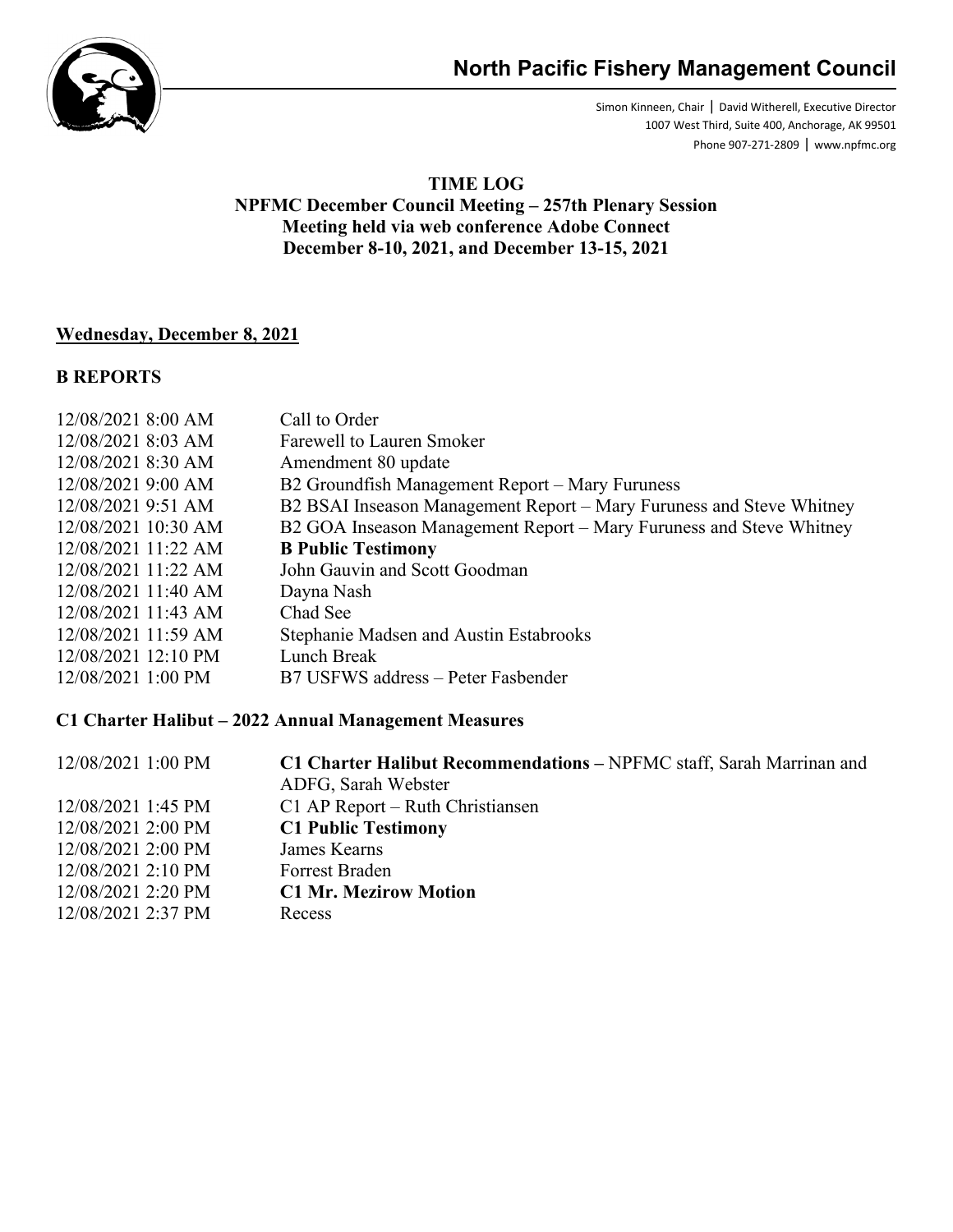# **Thursday, December 9. 2021**

### **C2 BSAI Halibut Abundance-Based Management (ABM) – Final Action**

| 12/09/2021 8:00 AM  | Call to order                                                        |
|---------------------|----------------------------------------------------------------------|
| 12/09/2021 8:00 AM  | C2 Presentation ABM DEIS - NPFMC staff, Dr. Diana Stram, Anna Henry, |
|                     | Mike Downs (Winslow Research)                                        |
| 12/09/2021 11:49 AM | Lunch Break                                                          |
| 12/09/2021 12:50 PM | C <sub>2</sub> Presentation Continued                                |
| 12/09/2021 1:30 AM  | C2 Presentation ABM NMFS - Anne Marie Eich and Bridget Mansfield     |
| 12/09/2021 2:28 PM  | <b>Break</b>                                                         |
| 12/09/2021 2:40 PM  | AP Report – Ruth Christiansen and Matt Upton                         |
| 12/09/2021 3:00 PM  | <b>C2 Public Testimony</b>                                           |
| 12/09/2021 3:00 PM  | Robert Alverson                                                      |
| 12/09/2021 3:15 PM  | Marc Carrel                                                          |
| 12/09/2021 3:18 PM  | Representative Jonathan Kreiss-Tomkins                               |
| 12/09/2021 3:24 PM  | Eric Jordan                                                          |
| 12/09/2021 3:27 PM  | Chandler O'Connell                                                   |
| 12/09/2021 3:30 PM  | Mark Fina                                                            |
| 12/09/2021 3:40 PM  | Victoria Curran                                                      |
| 12/09/2021 3:43 PM  | John Gauvin                                                          |
| 12/09/2021 4:00 PM  | Recess                                                               |

# **Friday, December 10. 2021**

### **C2 BSAI Halibut ABM – Continued**

| 12/10/2021 8:00 AM  | Call to order                        |
|---------------------|--------------------------------------|
| 12/10/2021 8:00 AM  | <b>C2 Public Testimony Continued</b> |
| 12/10/2021 8:03 AM  | Jon Warrenchuk                       |
| 12/10/2021 8:13 AM  | Jeff Kaufmann and Heather McCarty    |
| 12/10/2021 8:48 AM  | Karen Pletnikoff                     |
| 12/10/2021 8:55 AM  | Josh Wisniewski                      |
| 12/10/2021 9:02 AM  | Marissa Wilson                       |
| 12/10/2021 9:10 AM  | Lauren Divine and Marissa Merculieff |
| 12/10/2021 9:30 AM  | Theresa Peterson                     |
| 12/10/2021 9:47 AM  | <b>Break</b>                         |
| 12/10/2021 10:00 AM | Chris Woodle                         |
| 12/10/2021 10:45 AM | Mateo Paz-Soldan                     |
| 12/10/2021 10:53 AM | Max Malavansky                       |
| 12/10/2021 10:56 AM | <b>Heather Bauscher</b>              |
| 12/10/2021 11:04 AM | Cale LaDuke                          |
| 12/10/2021 11:06 AM | <b>Todd Loomis</b>                   |
| 12/10/2021 11:20 AM | Simeon Swetzof Jr.                   |
| 12/10/2021 11:31 AM | Heather Mann                         |
| 12/10/2021 11:40 AM | Sara Sutherland                      |
| 12/10/2021 11:55 AM | <b>Lunch Break</b>                   |
|                     |                                      |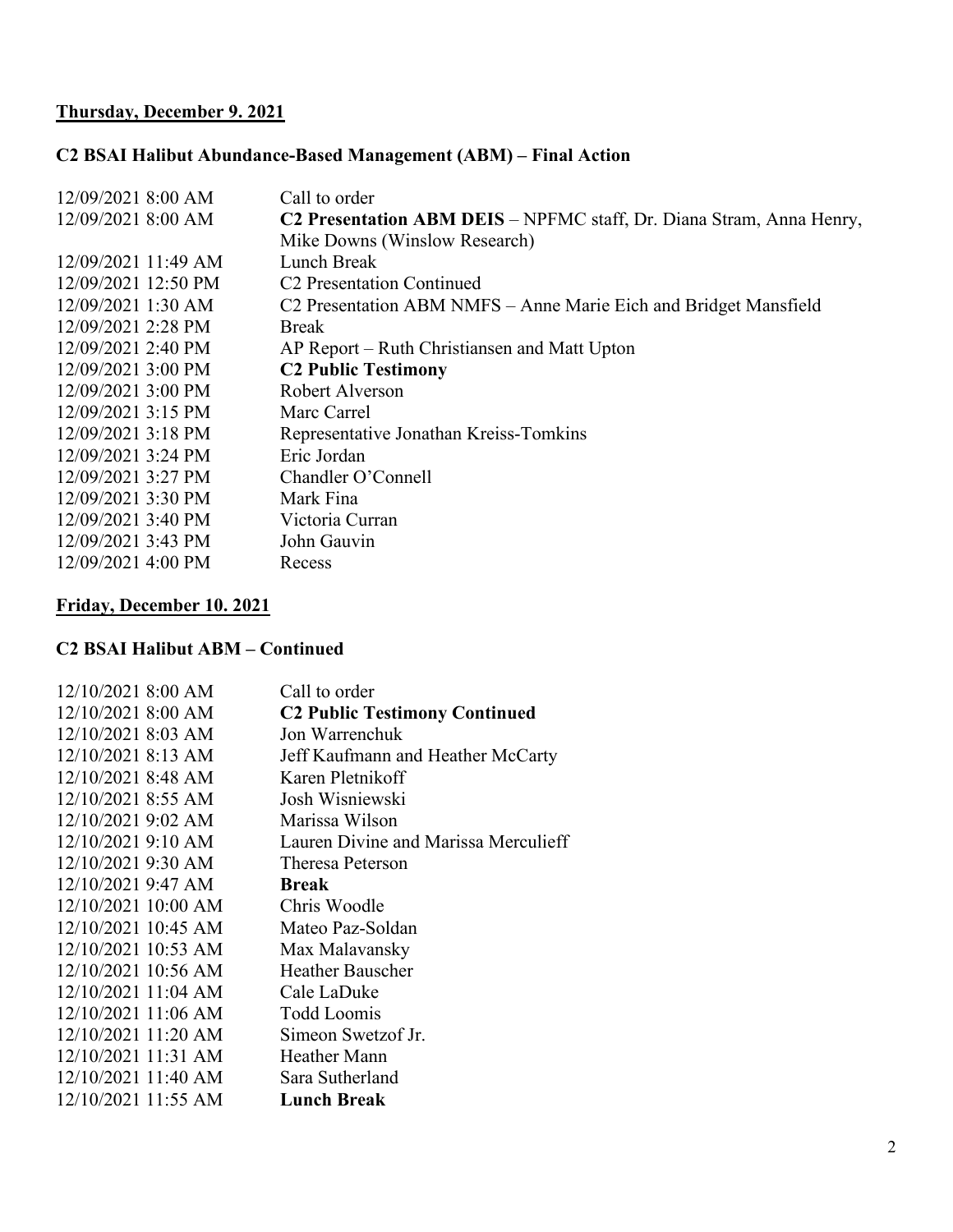| 12/10/2021 12:55 PM | <b>C2 Public Testimony Continued</b>         |
|---------------------|----------------------------------------------|
| 12/10/2021 12:57 PM | Todd Loomis – continued (due to tech issues) |
| 12/10/2021 1:00 PM  | John Fortuna                                 |
| 12/10/2021 1:15 PM  | Paul Wilkins and Janet Erik                  |
| 12/10/2021 1:20 PM  | <b>Terry Perensovich</b>                     |
| 12/10/2021 1:21 PM  | Myron Melovidov, Sr. and Ray Melovidov       |
| 12/10/2021 1:41 PM  | TJ Durnan                                    |
| 12/10/2021 1:54 PM  | Arne Fuglvog                                 |
| 12/10/2021 2:12 PM  | Erik Velsko                                  |
| 12/10/2021 2:15 PM  | Rebecca Skinner                              |
| 12/10/2021 2:21 PM  | Luke Fanning and Angel Drobnica              |
| 12/10/2021 2:31 PM  | Annika Saltman                               |
| 12/10/2021 2:56 PM  | Linda Behnken                                |
| 12/10/2021 3:08 PM  | <b>Bob Hezel</b>                             |
| 12/10/2021 3:12 PM  | <b>Forrest Braden</b>                        |
| 12/10/2021 3:26 PM  | Peggy Parker                                 |
| 12/10/2021 3:32 PM  | Matt Upton                                   |
| 12/10/2021 3:35 PM  | Malcolm Milne                                |
| 12/10/2021 3:39 PM  | Hannah Heimbuch                              |
| 12/10/2021 3:47 PM  | Paul Olson                                   |
| 12/10/2021 3:50 PM  | Rep. Sarah Vance                             |
| 12/10/2021 3:54 PM  | <b>Ryan Nichols</b>                          |
| 12/10/2021 3:56 PM  | Woody Cyr                                    |
| 12/10/2021 3:59 PM  | Recess                                       |

# **Monday, December 13. 2021**

### **C2 BSAI Halibut ABM – Continued**

| 12/13/2021 8:02 AM | Call to Order                   |
|--------------------|---------------------------------|
| 12/13/2021 8:09 AM | Questions from Council to staff |
| 12/13/2021 8:27 AM | <b>C2 Ms. Baker Motion</b>      |

# **C3 BSAI Groundfish Specifications**

| 12/13/2021 10:43 AM | <b>C3 AI ESR Presentation</b> – Ivonne Ortiz, U. Washington              |
|---------------------|--------------------------------------------------------------------------|
| 12/13/2021 11:15 AM | C3 EBS ESR Presentation - Elizabeth Siddon, AFSC                         |
| 12/13/2021 11:50 PM | Lunch Break                                                              |
| 12/13/2021 1:00 PM  | $C3 & C4 AP$ report – Ruth Christiansen                                  |
| 12/13/2021 1:09 PM  | Joint Plan Team Report - Dr. Jim Ianelli, AFSC                           |
| 12/13/2021 1:25 PM  | C3 BSAI Plan Team Report – Dr. Jim Ianelli and Dr. Steve Barbeaux (AFSC) |
| 12/13/2021 2:40 PM  | <b>Break</b>                                                             |
| 12/13/2021 2:50 P   | C3 BSAI Plan Team Report Continued                                       |
| 12/13/2021 3:14 PM  | C3 SSC Report – Dr. Anne Hollowed (Co-Chair) and Dr. Sherri Dressel      |
| 12/13/2021 3:53 PM  | Recess                                                                   |
|                     |                                                                          |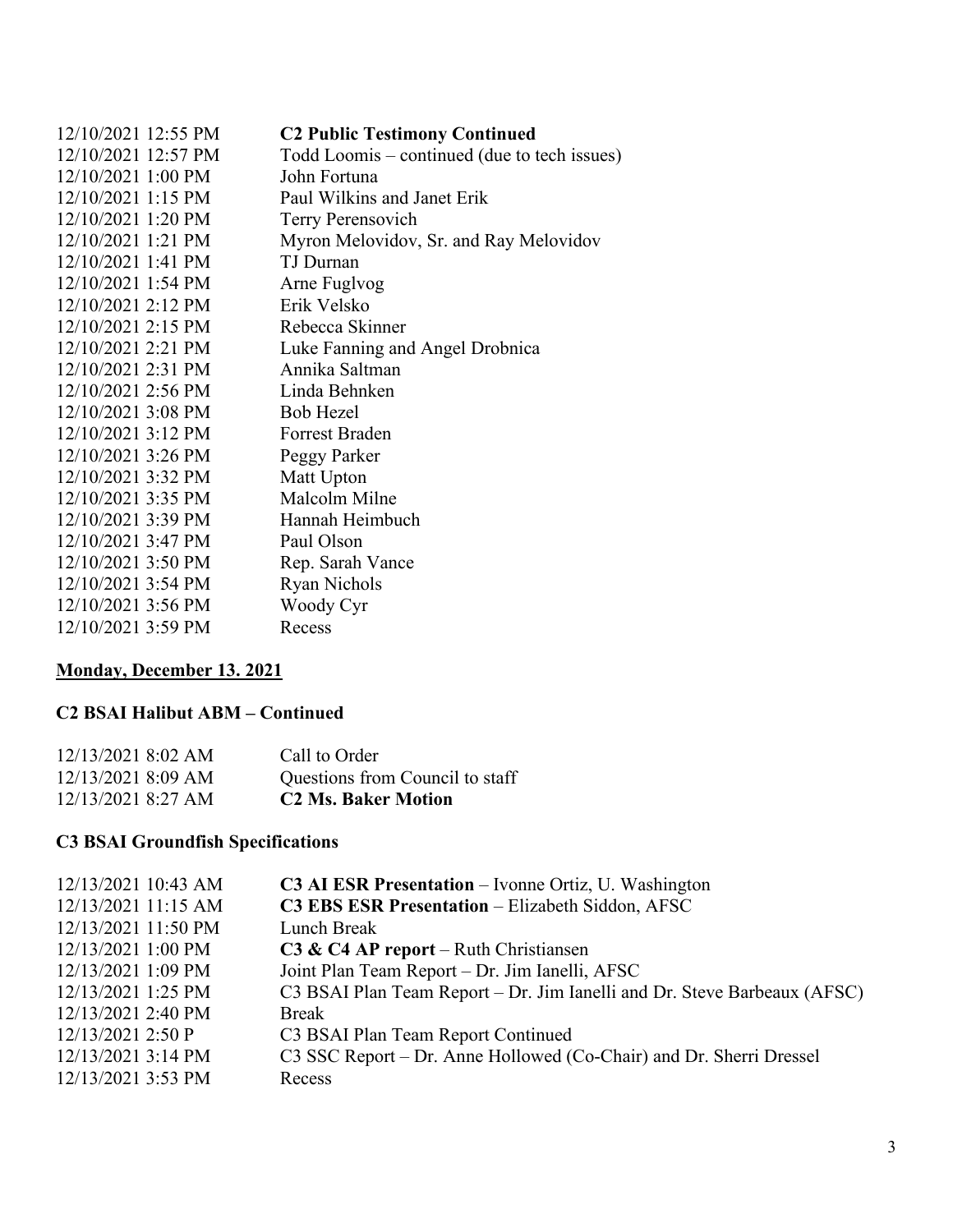### **Tuesday, December 14. 2021**

| 12/14/2021 8:02 AM    | Call to order                                         |
|-----------------------|-------------------------------------------------------|
| 12/14/2021 8:02 AM    | JPT and BSAI SSC Report Continued – Dr. Anne Hollowed |
| 12/14/2021 9:10 AM    | <b>C3 Public Testimony</b>                            |
| 12/14/2021 9:11 AM    | Stephanie Madsen and Austin Estabrooks                |
| 12/14/2021 9:19 AM    | Megan Williams                                        |
| 12/14/2021 9:59 AM    | Todd Loomis                                           |
| 12/14/2021 10:06 AM   | Linda Behnken                                         |
| $12/14/2021$ 10:14 AM | <b>Brent Paine</b>                                    |
| 12/14/2021 10:21 AM   | Mike Hyde                                             |
| 12/14/2021 10:25 AM   | Heather Mann                                          |
| 12/14/2021 10:40 AM   | <b>C3 Ms. Vanderhoeven Motion</b>                     |
| 12/14/2021 10:50 AM   | <b>C3 Ms. Vanderhoeven Motion</b> – Discussion Paper  |
|                       |                                                       |

# **C4 GOA Groundfish Specifications**

| 12/14/2021 11:06 AM  | C4 GOA ESR Presentation - Dr. Bridget Ferriss, NMFS |
|----------------------|-----------------------------------------------------|
| 12/14/2021 11:33 PM  | <b>Lunch Break</b>                                  |
| 12/14/2021 12:33 PM  | C4 GOA Plan Team Report – Dr. Jim Ianelli           |
| 12/14/2021 1:35 PM   | C4 SSC Report – Dr. Anne Hollowed (Co-Chair), AFSC  |
| 12/14/2021 2:44 PM   | <b>C4 Public Testimony</b>                          |
| 12/14/2021 2:41 PM   | Paul Clampitt                                       |
| $12/14/2021$ 2:44 PM | Julie Bonney                                        |
| 12/14/2021 2:49 PM   | Linda Behnken                                       |
| 12/14/2021 2:51 PM   | Heather Mann                                        |
| 12/14/2021 2:53 PM   | Victoria Curran                                     |
|                      |                                                     |

# **D1 Red King Crab Savings Area Extension**

| 12/14/2021 3:06 PM | D1 Presentation - NPFMC staff, Jon McCracken and Kelly Cates, NMFS |
|--------------------|--------------------------------------------------------------------|
| 12/14/2021 4:00 PM | Recess                                                             |

### **Wednesday, December 15. 2021**

## **D1 Red King Crab Savings Area Extension – Continued**

| 12/15/2021 8:00 AM | Call to order              |
|--------------------|----------------------------|
| 12/15/2021 8:01 AM | <b>D1 Public Testimony</b> |
| 12/15/2021 8:01 AM | Maria Painter              |
| 12/15/2021 8:04 AM | Dennis McKibbin            |
| 12/15/2021 8:09 AM | Craig Lowenberg            |
| 12/15/2021 8:18 AM | Lance Farr                 |
| 12/15/2021 8:22 AM | Cory Lescher               |
| 12/15/2021 8:36 AM | Hannah Heimbuch            |
| 12/15/2021 8:40 AM | Gretar Gudmundsson         |
| 4/6/2022 2:08 PM   | John Gauvin                |
|                    |                            |